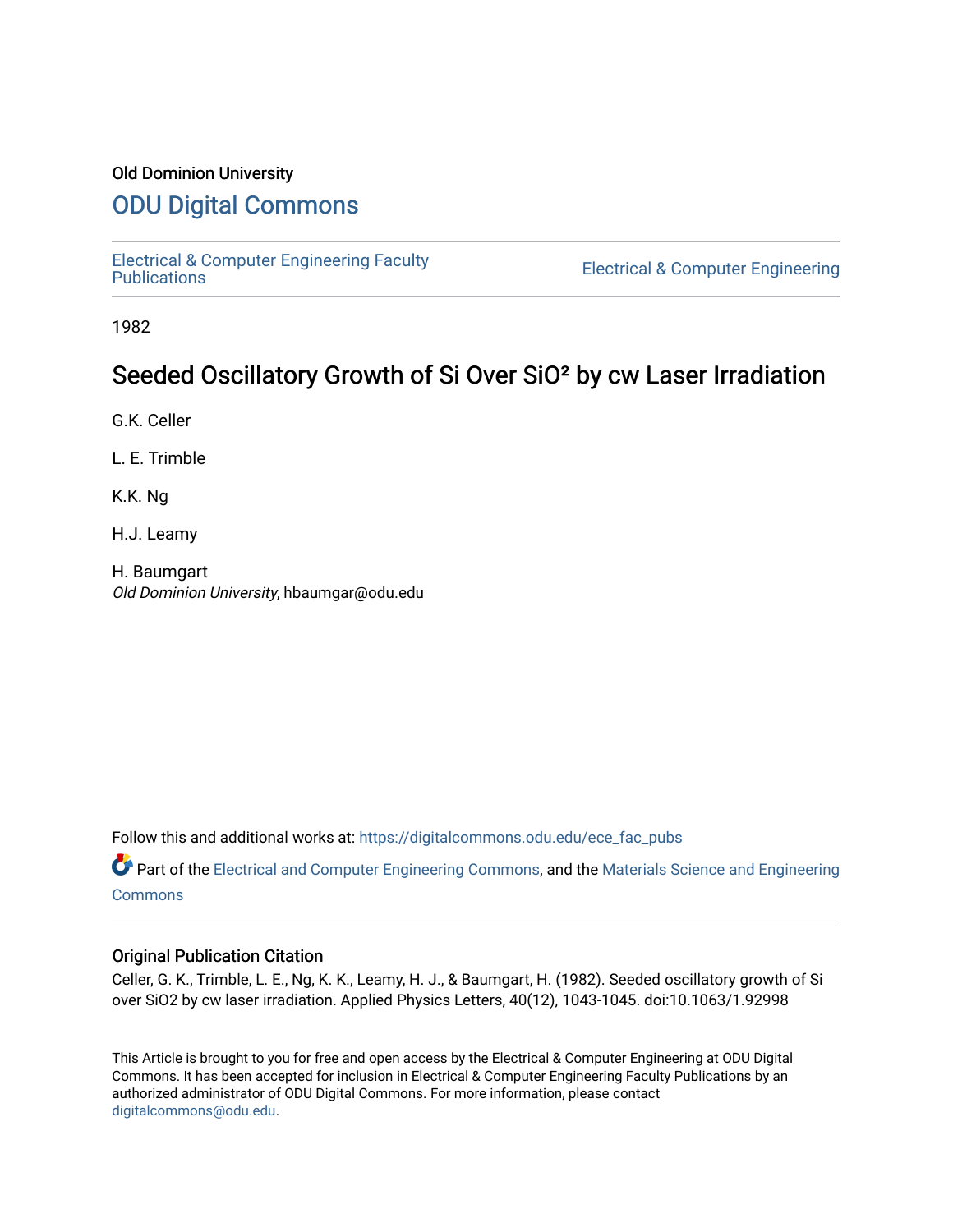### **Seeded oscillatory growth of Si over SiO<sub>2</sub> by cw laser irradiation**

G. K. Geller, L. E. Trimble, K. K. Ng, H.J. Leamy, and H. Baumgart *Bell Laboratories, Murray Hill, New Jersey 07974* 

(Received 22 February 1982; accepted for publication 30 March 1982)

Extensive seeded epitaxial growth of crystalline Si over  $SiO<sub>2</sub>$  was achieved by an oscillatory regrowth method applied to rectangular Si pads recessed into a thick  $SiO<sub>2</sub> film$ . Narrow ( $\approx$ 5 $\mu$ m) via holes linked the pads with the bulk ( 100) Si substrate. Oriented single crystals propagated as far as 500 *µm* from the seeding area, following the long term advance of a scanned focused laser beam.

**PACS** numbers: 68.55. + b, 81.10.Fq, 79.20.Ds

Fabrication of crystalline Si on amorphous insulating substrates by localized melting techniques<sup>1,2</sup> promises considerable improvement in metal-oxide-semiconductor **(MOS)** device performance. 3• 4 In this letter we describe a new method for obtaining oriented single crystalline Si films on **Si02•** It combines the benefits of the oscillatory regrowth approach, which we applied recently to thin films,<sup>5</sup> with advantages of a patterned Si structure designed for best utilization of temperature gradients induced by the incident laser beam. 6 The structure includes narrow "via" holes linking the deposited polycrystalline Si film with the bulk (100) Si substrate.

As the first step in sample preparation, continuous 1-  $\mu$ m-thick sheets of SiO<sub>2</sub> with  $\sim$ 5- $\mu$ m-wide via holes filled with crystalline Si were fabricated by local oxidation of (100) Si wafers. Polycrystalline Si films *of0.6-µm* thickness were then obtained by low pressure chemical vapor deposition (LPCVD) and patterned into rectangular pads by a second local oxidation process. The two patterns were matched so that the vias were within the rectangular Si islands and near one of their edges. **A** schematic cross section of the islands is shown in Fig. 1. The first local oxidation process ensured that there was no topological or thermal discontinuity of the deposited Si film in the via region. The second local oxidation sequence effectively provided **Si02** crucibles or tubs surrounding Si islands from all but one (top) side.

The crystallization and epitaxial overgrowth of the deposited Si films were performed with a multiline cw Ar<sup>+</sup> laser. An intense, 10-20-W laser beam was usually focused to  $\approx$  50- $\mu$ m spot on the Si samples. The samples were vacuum clamped to a resistively heated stage at 400 °C, which was moved in a desired fashion by a computer controlled  $x-y$ table. In some cases scanning mirrors were used to superimpose motion of the beam over the table movement.

Typical crystallization results after a single sweep of the



FIG. 1. Schematic cross section of Si islands recessed into SiO<sub>2</sub> "crucibles," with via links to the substrate.

laser beam from left to right are shown in Fig. 2. This sample, as well as those shown in subsequent figures, was Schimmel etched<sup>7</sup> to delineate the grain boundaries. The significance of the vias in laser crystallization is evident from the comparison of the two crystallized Si islands. On the left side, Si over the via was melted first and the moving beam produced single crystalline film in its wake. On the other island, the via is melted last and does not contribute to crystallization of Si over **Si02•** The resultant Si pad is crossed by several grain boundaries.

The recessed island structures with vias offer close to ideal temperature distribution under laser irradiation, with edges hotter than the center and the via heat sunk sufficiently to initiate crystallization there, but not so much as to prevent melting of this region.<sup>6</sup> Nevertheless, single crystalline overgrowth after uniform velocity laser scans in the direction of growth would extend only for  $\approx 30 \,\mu \text{m}$  from the seeding point. Others have reported similar problems in different lateral overgrowth structures. The nature of this limitation of the seeded overgrowth is not fully understood. It was suggested by Lam *et al.*<sup>8</sup> that the stress buildup in the recrystallizing film, caused by the differing thermal expansion coefficients of Si and **Si02,** produces a progressively increasing defect density and the breakup of the crystalline lattice into a feather-shaped mosaic structure and eventual formation of grain boundaries. They have also noticed that the extent of a successful overgrowth increases with increasing substrate temperature, which is compatible with the excessive stress hypothesis.

Recently, however, the Lincoln Laboratories group<sup>9</sup> has reported sub-boundary formation in material solidified



was swept from left to right.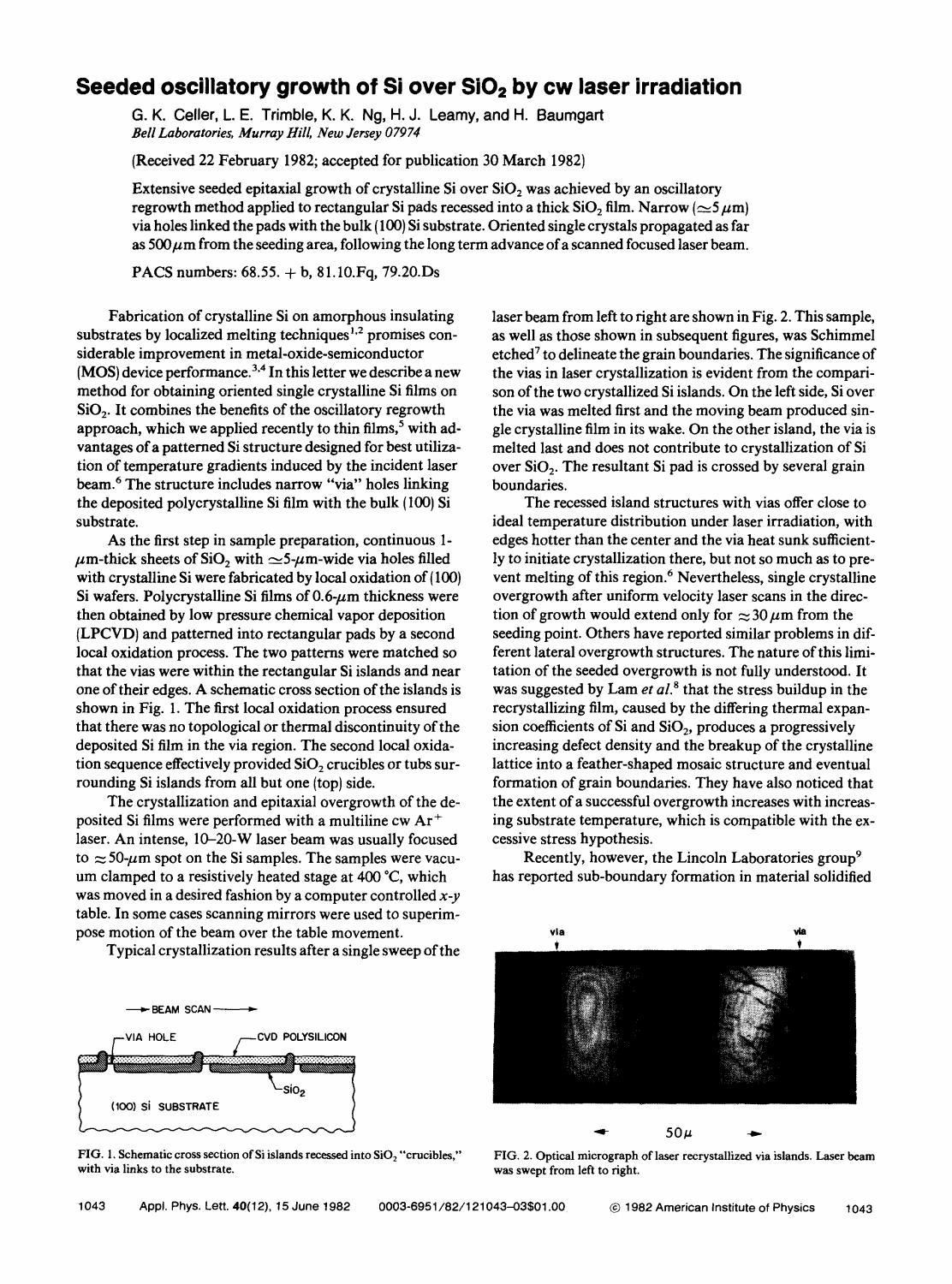

FIG. 3. Optical micrograph of a single crystalline via island produced by rapidly oscillating laser beam.

by a scanned molten zone at very high ambient temperatures,  $\sim$  1200 °C. Leamy *et al.*<sup>10</sup> have shown that this defect structure is formed by cellular solidification of an impure liquid. In this instance, the high-temperature ambient and long liquid duration  $(-2 s)$  allow contamination of the polycrystalline precursor. In our experiments and those of Lam, <sup>8</sup> the liquid duration is shorter by a factor of  $10^{-3}$ , the ambient is cooler, and lateral gradients are far larger. On this basis, therefore, we believe that the defect structures shown in Fig. 2 form in order to accommodate the temperature-gradientimposed strain in the solidified material. Our purpose here is to show that they may be removed by repeated melting and resolidification of the material.

The first successful modification of the crystallization process involved rapidly scanning the laser beam in two orthogonal directions such that a crescent-shaped Lissajous figure resulted instead of a conventional circular molten zone. Sweeping the altered molten zone along the longitudinal axis of the rectangular islands produced seeded single crystalline regions as large as  $50 \times 100 \,\mu$ m, shown in Fig. 3.

In Fig. 4(a), another crystallization procedure is shown schematically. The laser beam was scanned across the islands with the incremental motion in the overgrowth direction of only  $10 \mu m$  per scan. Each time the beam crossed the island, it remelted most of the Si recrystallized in the preceding scan. Since the center of the island is cooler then the edges, new crystallization always starts there. There is of course competing crystal growth from the side of the molten zone remote from the vias. This random growth is eliminated, however, by the subsequent scans. In Fig. 4(b), results of transverse laser scans are presented. Single crystalline areas as large as  $50 \times 500 \mu$ m have been obtained. The length of the seeded overgrowth was limited primarily by the dimensions of the lithographically defined patterns, or occasionally by damage induced in the sample, caused by an instability in the laser output.

The two improved techniques differ primarily in the frequency of oscillation, one being of the same order as the inverse of the freezing time, the other frequency much lower, i.e., allowing sufficient time for recovery of the ambient tem-





FIG. 4. Transverse scanning procedure. (a) Schematic, (b) optical micrograph of transversely scanned, single crystalline via islands.

perature. In both cases, the seeded overgrowth front propagates in an oscillatory fashion, with part of the regrown film melted by a subsequent pass of the laser beam. The results may be interpreted on the basis of the periodic regrowth concept.<sup>11</sup> Recently Celler *et al.*<sup>5</sup> extended this work to laser crystallized thin Si films and demonstrated that conditions in which a quasi-planar crystalline front propagates in an oscillatory fashion result in extensive growth of single crystalline Si on **Si02.** 

An example of the crystalline structure obtained after oscillatory crystallization of a continuous Si film on the  $SiO<sub>2</sub>$ is shown in Fig. 5. A single crystalline region is obtained along the central portion of the recrystallized track, but its width is limited by simultaneous regrowth from the unprocessed small grained Si. In the present work, the narrow tub structure obviates the need for rapid oscillations as the whole width of the island is liquid during and immediately after the laser pass. During remelting of the previously crystallized